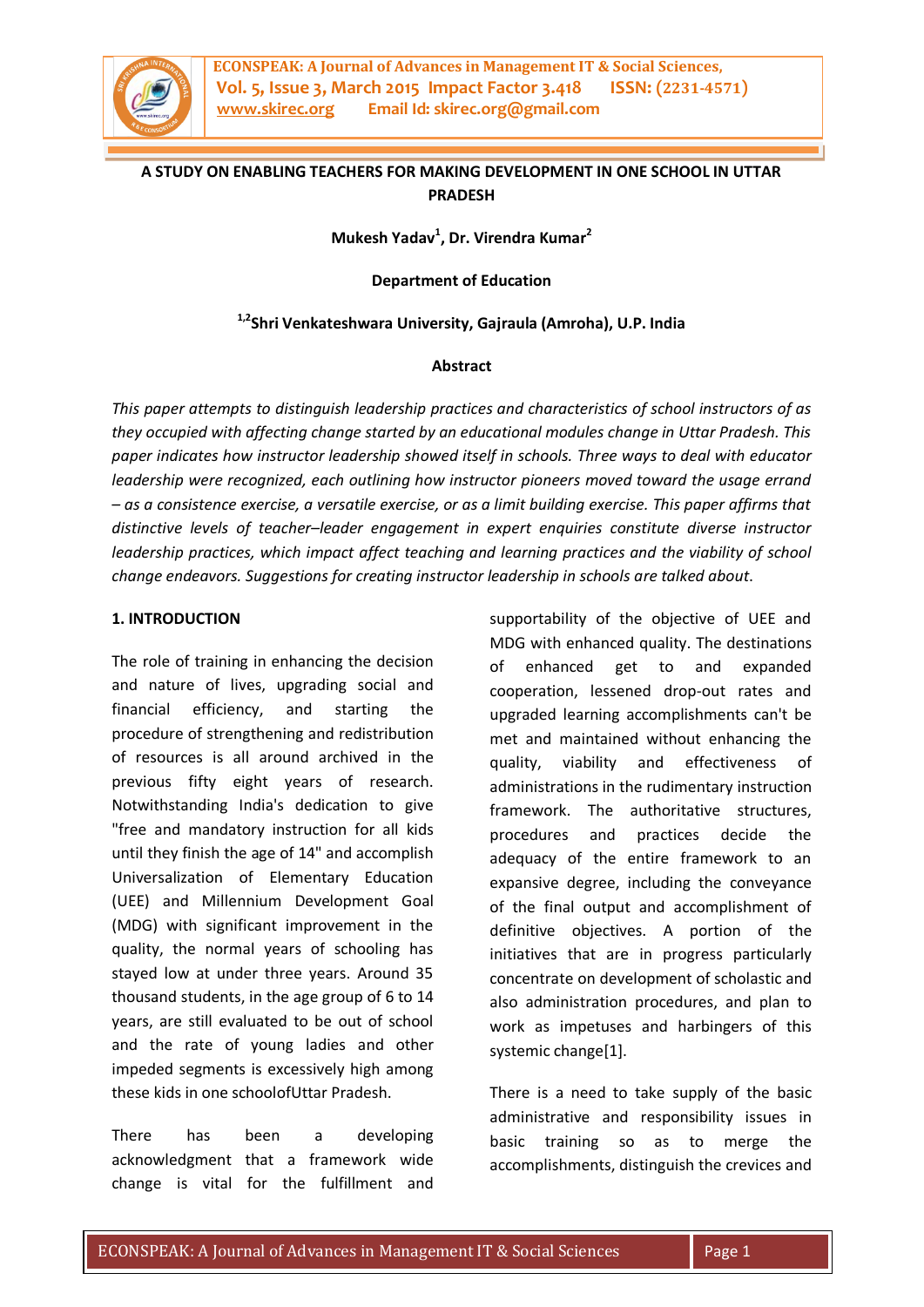

set future objectives. A few initiatives have as of now been executed in the past and there is sporadic evidence of institutional changes having been started in a few states. In any case, the accessible literature has all the earmarks of being restricted either to the activities and interventions attempted by the venture/programs, or separated cases in a few regions. Indeed, even the interventions and procedures started by these programs, or other little initiatives, have seldom been surveyed from the perspective of a framework wide change. Along these lines, a new assessment of existing role and responsibility of teacher with regards to classroom administration, in basic training in general, was viewed as important to decide the future game-plan to accomplish the objectives of UEE and MDG, and raise levels of systemic adequacy. What's more, various different measures started in different segments, similar to Local Self Government and Rural Development, have directly affected rudimentary training administration, and the most recent couple of years have seen fast changes in this regard[2].

### **2. OBJECTIVES OF THE STUDY**

This paper intends to comprehend the existing basic education framework through the structures and procedures as they exist as of now, and how the Teacher are assuming a part in enhancing the learning accomplishment in general school administration[3]. The particular objectives of the paper are sketched out outlined below

1. To take supply of the managerial and administration forms attempted by the educator in the classroom, and also practices and procedures inside School,

- 2. To evaluate and consider the viability and proficiency of the administration and organization of basic education,
- 3. To identify basic issues which should be tended to, to improve adequacy and productivity in understudy learning , with specific reference to the requirement for educator advancement and give answers for upgrade their proficiency
- 4. To take load of current preparing module for the instructor preparing and identify demand-supply gap regarding ability improvement like information, correspondence and innovation (ICT) and limit working in the learning administration handle.

## **3.ROLE OF TEACHER IN SCHOOL MANAGEMENT TO ENHANCE LEARNING**

Traditionally school education procured enormous importance in the post-Independence period and with the resulting development of the framework, the part of the school instructor additionally experienced a huge change. An essential result of the extending arrangement of schools, with always expanding enrolment and gaining of mass character, has been the expansion in many-sided quality of school administration. The changing pace of innovation improvement like ICT and knowledge transformation has made the occupation of the instructor all the more demanding. They are required and ought to be urged to expect the new parts and obligations regarding ICT to enhance the nature of education and access to education by learners in a casual and nonformal education setting [4].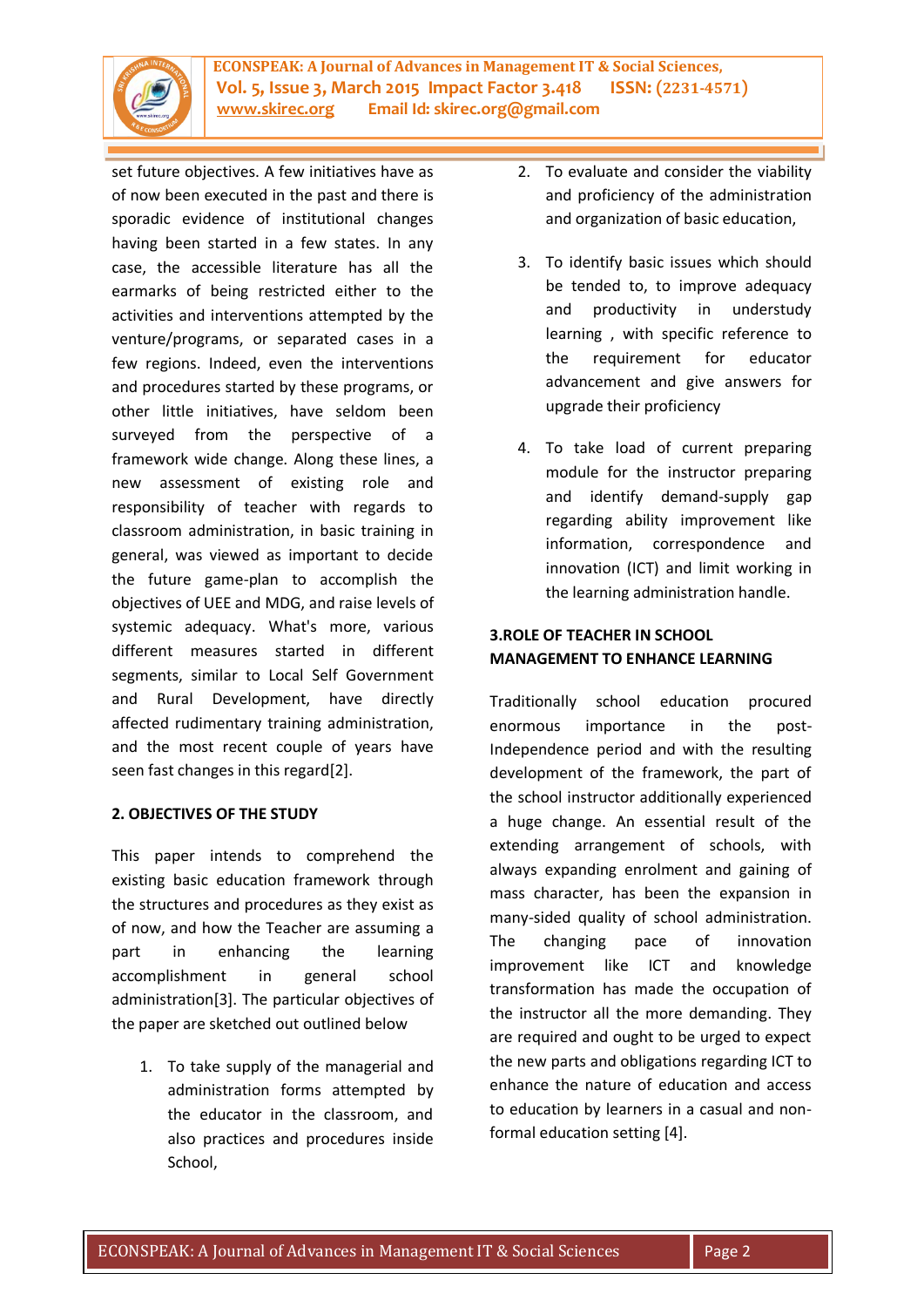

**ECONSPEAK: A Journal of Advances in Management IT & Social Sciences, Vol. 5, Issue 3, March 2015 Impact Factor 3.418 ISSN: (2231-4571) www.skirec.org Email Id: skirec.org@gmail.com**

The framework demands new knowledge and skills from the educator and head instructors. It additionally demands more prominent ability at the school level to react to the developing assorted qualities in the understudy populace and among those entering the teaching calling. Essentially, changes in the characteristics of the framework have made the part of the UP school educator considerably more basic than what it was before. Has the State, reacted to the changed reality? Has the educator turned out to be more enabled? Have satisfactory endeavors been made to prepare the instructor to confront the developing difficulties? What is the present reality regarding status, parts and elements of the instructor and the head Teacher in School Management? What's more, how might we turn out from this test? These are few issues which require consideration particularly now when the state is moving towards turning into a knowledge

# **4.OVERVIEW OFTEACHER MANAGERIAL FUNCTION IN THE CLASSROOM**

The vast majority of Teacher confined their part to teaching. The distinctive government associations and divisions gave a rule to the part and duty of the instructor. The instructor assumes various parts in the school. The part of instructor is surveyed as far as his/her participation in the class, consummation of the course and interpersonal connection in the school. Till now, barely any pointer is produced to survey the execution of educator on the premise of learning accomplishment of the understudy [5].

The basic managerial functions of an educator in basic education are like those in different parts. These are:

- 1. Administration: Administration alludes to the heading, control, management and association of human and material assets for educational development and advancement.
- 2. Personnel management: Arranging and overseeing HR is personnel management. It incorporates enrollment, exchange and redeployment; limited time openings and execution examination frameworks, grievance redressed components and expert advancement issues.
- 3. Planning: Arranging is a methodical exercise of deciding a future strategy as per distinguished destinations, needs, needs and existing/likely limits, inside a given time allotment, reflecting cost-effective decisions.
- 4. Financial management: Money related management alludes to assembly, arrangement and proficient utilization of monetary assets according to stated targets and methodologies.
- 5. Supervision, observing and Support: Checking and help of teaching-learning forms, and other school improvement exercises, for upgrading their quality through appropriate apparatuses, techniques and instruments. The focus is on school, since this is the unit where essential learning happens, and any push to enhance the nature of procedures ought to at last be reflected here.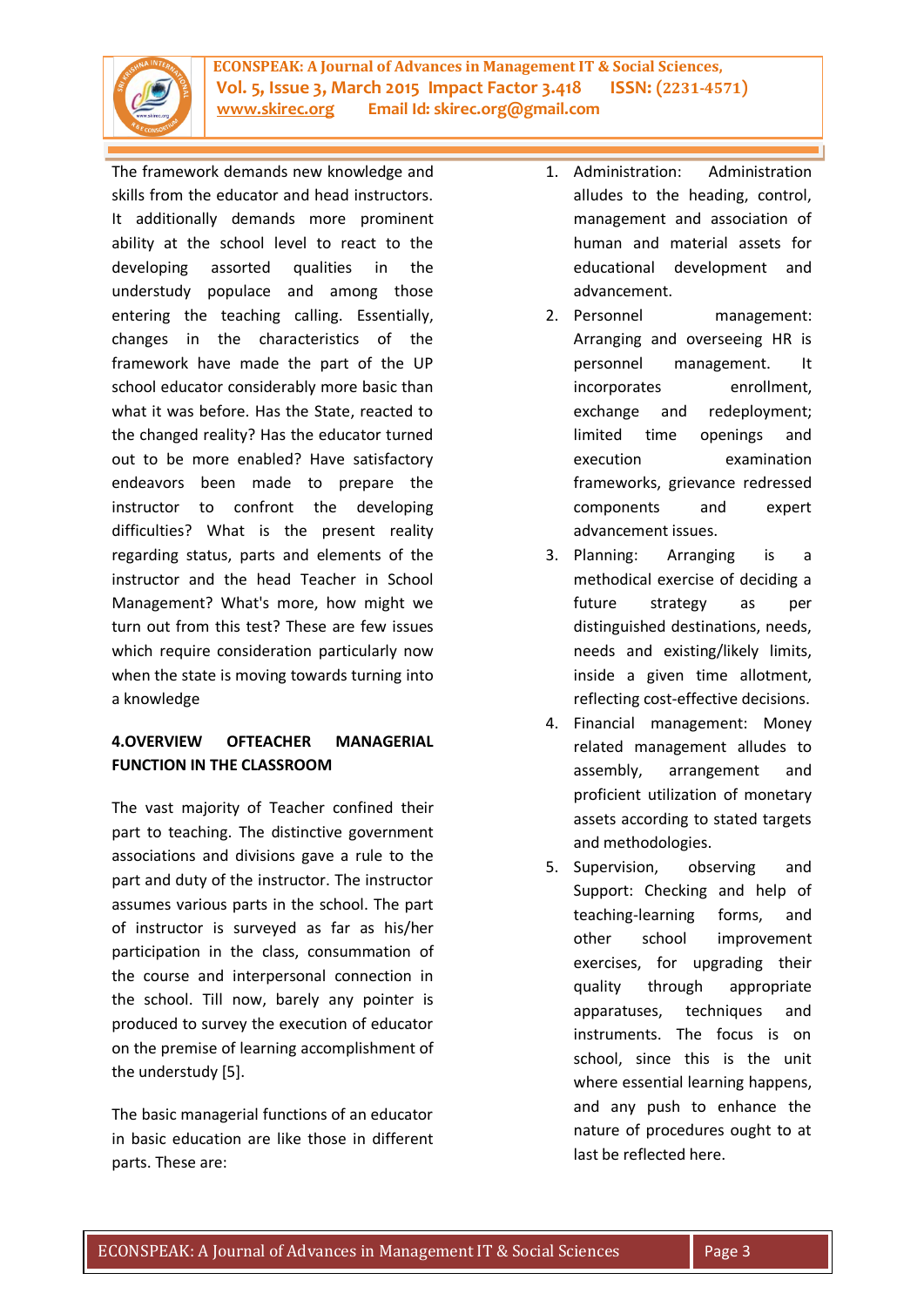

6. Information management and correspondence: Management of information as an institutional asset may be "Information Management". It incorporates parts of accumulation, preparing, dispersal and utilization of information. "Correspondence" alludes to the procedure of trade of information and input.

Management procedures are not generally plainly characterized and are connected in unambiguous terms. It is regular to go over a shifted comprehension of a similar capacity by various associations/units/people in a similar division. The discernment additionally depends, to a substantial degree; in transit the specific association/unit/individual handles the capacity at its level. This review has attempted to comprehend and evaluate the procedures against generally characterized functions. The procedures have been characterized from the viewpoint of value, effectiveness and productivity [6].

Not at all like business operations, where institutionalized systems in view of uniform understandings of guiding principles are more typical, could the guiding principles of management functions in education be interpreted effectively in more than one way. The quality of a specific decision for a procedure in educational management additionally lies in whether the arrangement achieves an adjustment in totality and additionally at various strides [7].

# **5. PLACE OF THE TEACHER IN THE EDUCATION-MANAGEMENT SET-UP**

While decentralization and group empowerment as rhetoric keep on considering the part of the teacher in school management as basic, the ground the truth is out and out various. The place of the administration primary school teacher is perpetually at the most reduced rung in the official progressive system, and charges essentially no expert even inside the school.

The teacher is straightforwardly in charge of the learning accomplishment of the understudy; he or she may never evaluate the learning accomplishment of the understudy. In many states, a predetermined extent of teachers are selected straightforwardly as 'Para teachers', however a greater part of the appointees would be from the neighborhood. The straightforwardly enrolled teachers, who might have a more prominent chance to improve the learning of the kids in school, are occupied with an alternate activity instead of teaching [8].

An emerging element that is probably going to change social discernments about the place of teachers in a huge way is the move to execute appropriate to information and effective Management Information System (MIS). This basically may make the teacher more responsible and enhance their status inside the framework. Rather, fears were communicated in a few quarters that knowledge revolution and innovation change make the teacher work all the more difficult. The neighborhood Village Education Committees and nearby self-administering bodies began offering importance to taking care of school management issues.

### **Internal Management of the School**

Traditionally,teachers in government schools hope to get guidelines from the head teacher as to the greater part of their exercises. He or she is additionally in charge of the effective management of the class which is specifically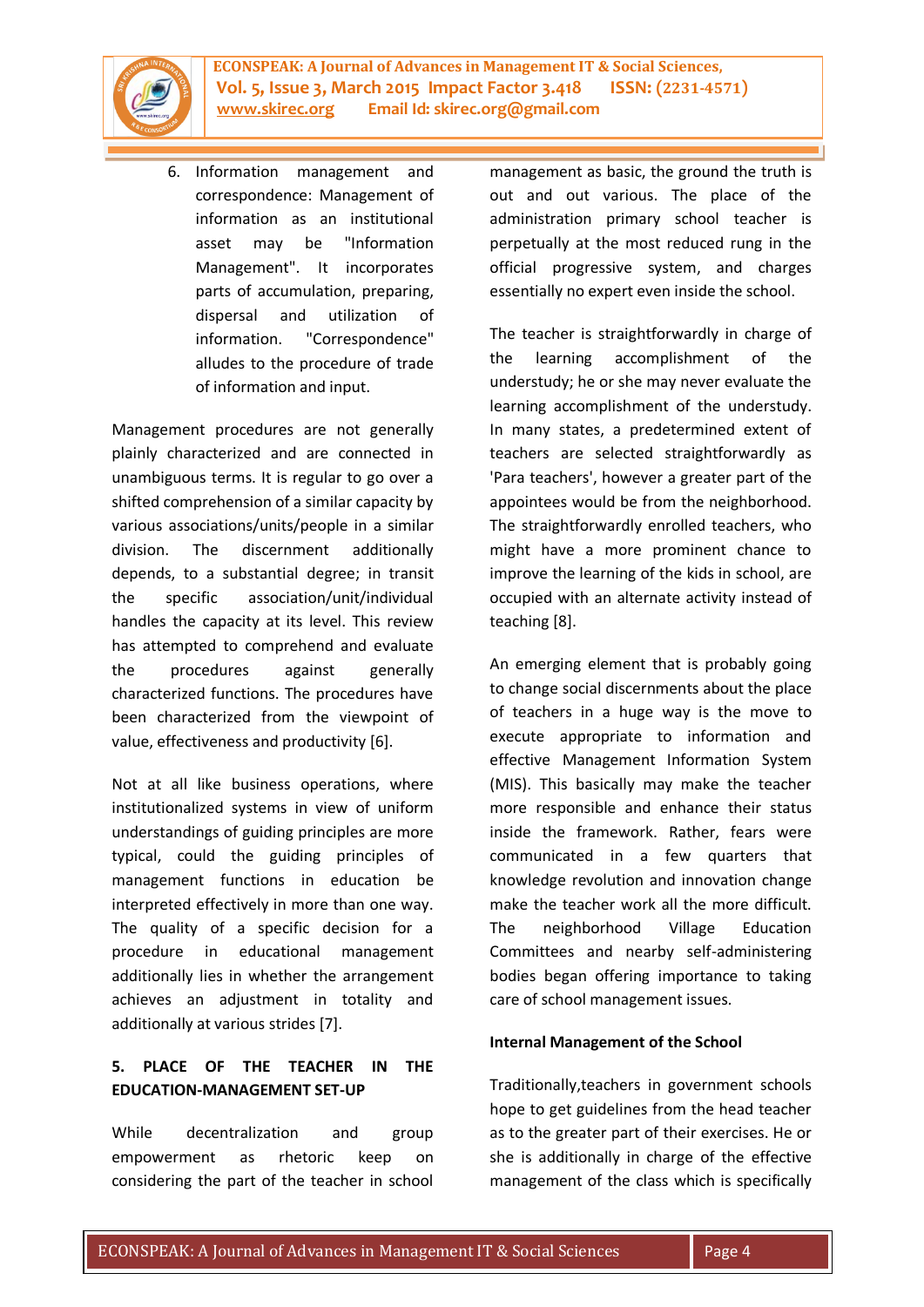

connected with the learning accomplishment of the student and the level of move of the student from one class to alternate class.

## **6.INTERNAL DECISION MAKING IN THE SCHOOL**

Our involvement in the field uncovers that effectiveness of classroom management depends vigorously on the personal initiative and leadership of the teacher and his or her style of keeping up human associations with the children and inside the school and with the departmental specialists. It is likewise watched that the school teacher after certain times of administration wind up plainly hesitant to receive the change. Conversely, the non-public school teacher appreciates considerably more noteworthy flexibility in interior management and basic leadership at the school level. As a rule, the teachers are near the head teacher and senior expert so no framework wins to check his/her wastefulness. The closeness of the relations between the Management Board and the teacher is by all accounts the deciding element in the effectiveness of the parts and functions performed by the school teacher[9].

### **Changes in Academic Management**

The core area of school working is management of academic activities, including educational programs management and lead of examinations. When all is said in done, there is restricted opportunity for the school teacher concerning educational modules and yearly examinations, which are midway controlled by school authorities. Be that as it may, the school teachers have demonstrated some advancement as far as trying different things with new learning apparatuses. In the administration school structure, there is not really any evidence of executing educational

programs to present adaptability in educational modules usage, in association of co-curricular activities, in advancement of developments in educational programs exchange, and in taking choices on the nature and periodicity of tests and in addition in advancement criteria for students. Tuition based schools likewise advance the utilization of substitute and supplementary messages however they for the most part take after the formally suggested books.. The field reality, in any case, hints at almost no energy in schools to advance educational modules exchange forms which are generally hindered by the authorities.

#### **Performance Assessment**

The pivotal part of the teacher in the effective working of the class is generally acclaimed. In the vast majority of the administration setups, the standard approach of Annual Confidential Reports shape the reason for checking on the execution of a teacher. These reports should mirror his or her ability on certain generic parameters, for example, nature of execution, correspondence aptitude, earnestness and commitment to obligation, initiative, imagination, creativity, readiness to assume on liability and leadership qualities. Probably these are critical qualities for a teacher; however they require watchful observation and recording for which there is no arrangement in the structure of their evaluation. The evaluation basically comprises of analyzing the reports composed by other higher authorities inside the office, and quick observations. Therefore, such surveys of teachers by higher authorities remain essentially repetitive. Likewise, as can be seen, they don't constitute concrete, equitably assessable criteria of the teacher's execution. That these are as yet utilized for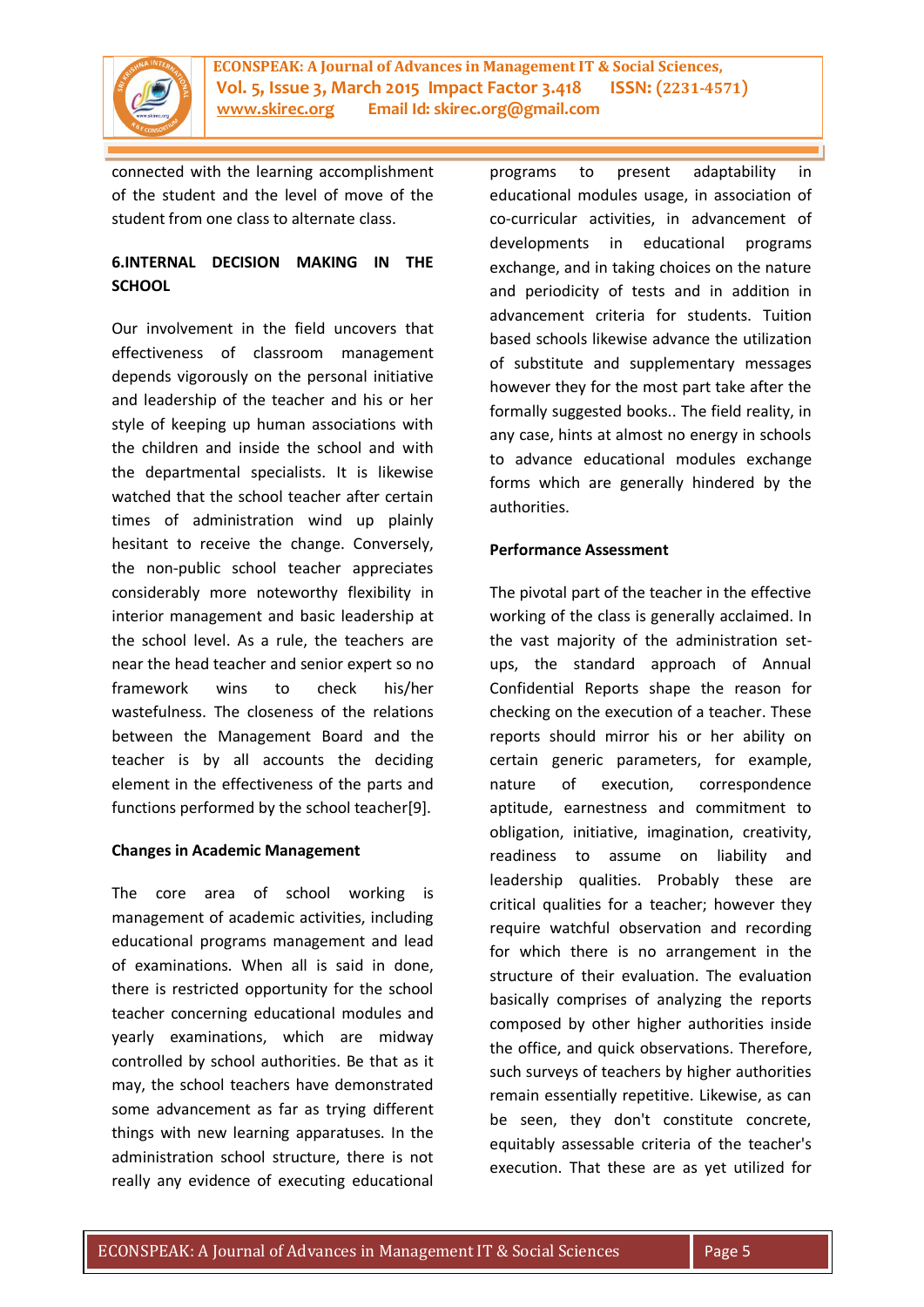

**ECONSPEAK: A Journal of Advances in Management IT & Social Sciences, Vol. 5, Issue 3, March 2015 Impact Factor 3.418 ISSN: (2231-4571) www.skirec.org Email Id: skirec.org@gmail.com**

departmental advancements is a quarrelsome issue [10].

#### **Facilitating Student Learning**

With PC supported instruction, the students are learning ideas with the assistance of graphics, animation, story and so forth. The substance CDs created in hard spots, for example, Math, EVS and dialect give an asset support to the teachers to educate the educational modules in a more successful and kid cordial way. Moreover, CAE offers the teacher an opportunity to make the materials intelligent for learners which encourages student learning and makes a degree for teachers to make an inventive learning condition for the students. CAE engages the teachers to make opportunities for advancement of group learning and selflearning. The students see their performance every day from an alternate perspective. They wind up noticeably worried about achieving the coveted performance levels and their advance quickly moveforward [11].

The substance CDs are produced on the hard spots distinguished by the teachers. The teacher is currently better prepared to deal with the teaching-learning circumstance. The students presented to the intelligent method of the learning circumstance with brilliant charts and animations are demonstrating more prominent enthusiasm for learning activities [12].

The usage methodologies of CAE UP have precisely tended to those concerns. The CAE has been composed to help the kids to learn as well as to help the teachers educate adequately. The vision is to make the teachers work less demanding, more gainful and more self-fulfilling.

Decision making takes after a watchful arranging of the students learning circumstances, tapping accessible resources and taking suitable activities encouraging students' association in CAE and in learning outside the PC room.

Every one of these procedures is persistent and testing from which the teacher can't yet get increasingly included, in this way getting increasingly enabled. Subsequently, CAE is not being considered discretely an option learning procedure however as indivisible part of a constantly enhancing learning process. Considered inside a comprehensive situation of learning, the real strengthening of teachers is on the edge of new conceivable outcomes [13].

### **7. CONCLUSION**

The Technologiesoffer limitless open doors for the advancement of contacts and trades with whatever remains of the world. Consolidating the advances effective into schools requires watchful early arrangement and planning. Huge fiscally and HR are required, with preparing as a basic segment of the procedure. Repetitive and vigorous frameworks must be set up. Trend-setters must be set up to go up against organization and moderate states of mind, including resistance by instructors and other instructive staff. The following points must be kept in mind while designing the content as well as the process of education.

- $\triangleright$  Training and orientation of instructors, overseers and understudies to the new learning innovations is a prompt requirement;
- $\triangleright$  Teachers as of now in the calling ought to have the privilege to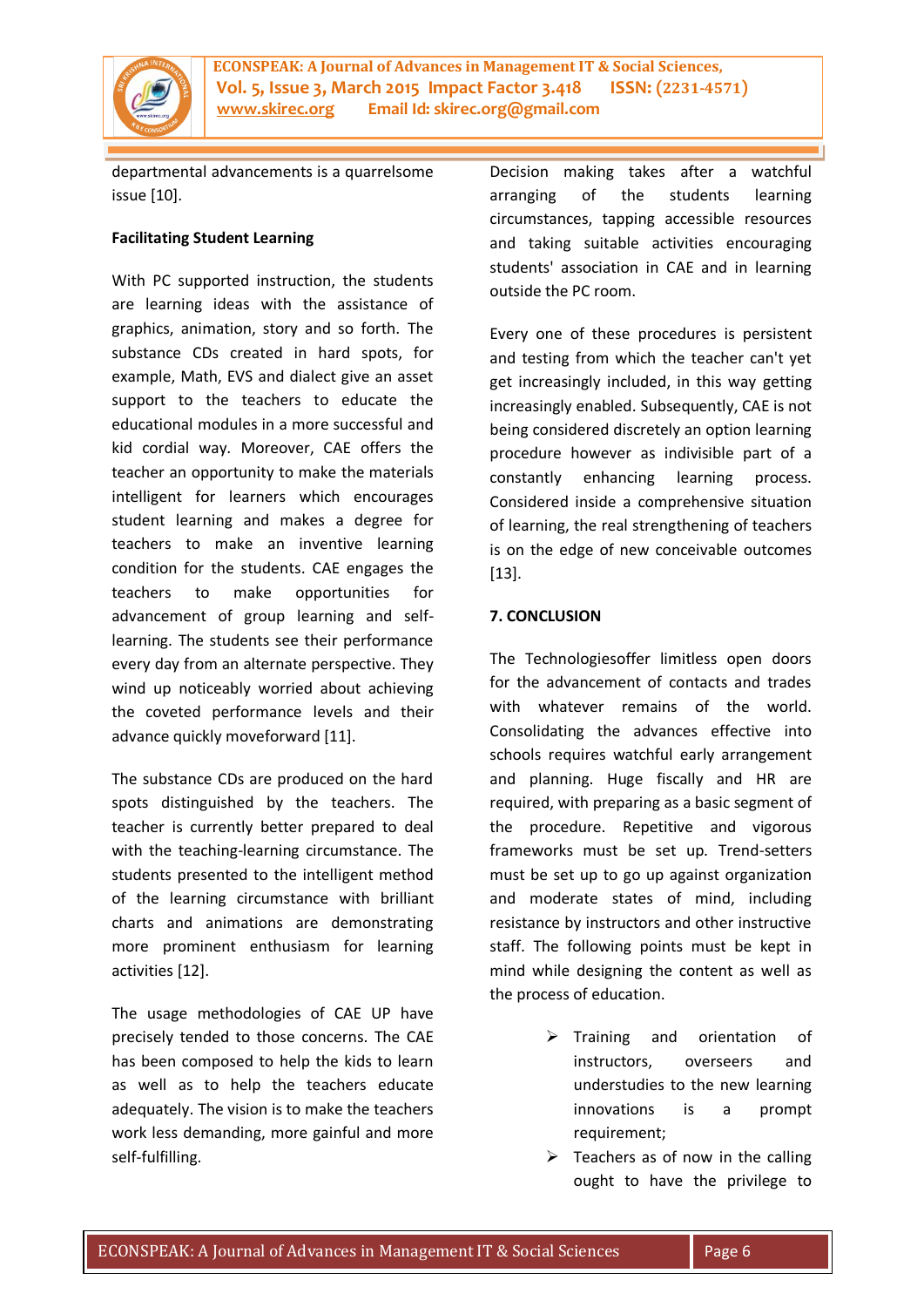

sufficient time and assets for ceaseless, to gain and keep up ICT skills

- $\triangleright$  Teachers ought to have sufficient time to arrange the presentation of ICT into their educational practices to guarantee high caliber and proper learning.
- $\triangleright$  To guarantee that instructors, instructive experts and different partners appreciate the greatest advantages from the utilization of these innovations, all ought to be required in data sharing, consultation and negotiations, as per the issue included.
- $\triangleright$  Building suitable data frameworks, including channels for sharing and correspondence. Likewise recognizing implies for getting to/creating learning and guaranteeing their utilization in taking basic choices.
- $\triangleright$  Redefining a portion of the procedures and strategies, with an in-fabricated accentuation on answerability towards individuals. As it were, "people rising" the procedures. The concentrate ought to likewise be on straightforwardness and the utilization of data/target criteria.
- $\triangleright$  Reorienting administrative/scholarly work force with an emphasis on
	- i. Sectoral objectives and targets, and the part/obligation of administration in accomplishing the same,
	- ii. Working with a feeling of responsibility towards individuals, and

iii. Utilization of data and learning for deciding.

### **REFERENCES**

- 1. Driscoll, M.P. (1994): *Psychology of learning for instruction.* Allyn and Bacon, Boston.
- 2. Newby, T., Stepich, D., Lehman, J., and Russel, J. (2000): *Instructional technology for teaching and learning,* Upper Saddle River, Merrill / Prentice Hall, New Jersey.
- 3. Sandholtz, J., Ringstaff, C., and Dwyer, D. (1997): *Teaching with Technology.* Teachers College Press, New York. UNESCO (2000): *Globalization and Living Together: The Challenges for Educational Content in Asia,* Paris. UNESCO (2002-a): *Information and Communication Technologies in Teacher Education – A Planning Guide,* Paris.
- 4. UNESCO (2000-b): *Information and Communication Technologies in Education – A Curriculum for Schools andProgrammes of Teachers Development,* France.
- 5. Barksdale-Ladd, M.A. (1994). Teacher Empowerment and literacy instruction in three professional development schools. Journal of Teacher Education, 45(20), 104-111.
- 6. Hertzke, E.R. & Olsen, W.C. (1994). TQE, Technology and Teaching. California: Corwin.
- 7. Leach I (1997), Changing